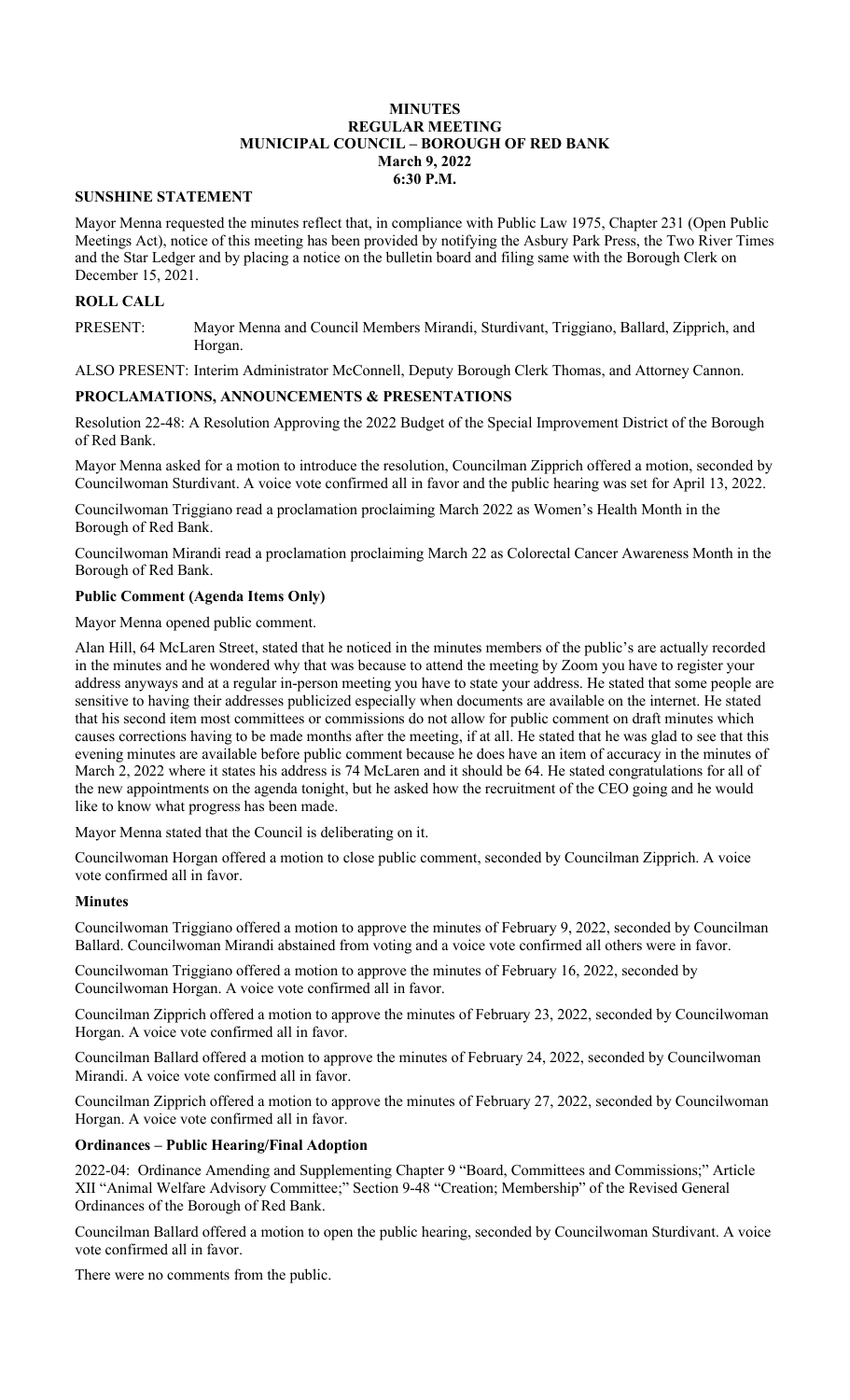Councilman Zipprich offered a motion to close the public hearing, seconded by Councilwoman Triggiano. A voice vote confirmed all in favor.

Councilman Ballard offered a motion to adopt the ordinance, seconded by Councilman Zipprich. A voice vote confirmed all in favor.

2022-05: Ordinance Amending Chapter 270: "Cannabis" of the Borough's Revised General Ordinances to Implement a Municipal Licensing and Registration System for Potential Cannabis Businesses Seeking to Operate within the Borough after Obtaining Applicable State Licenses.

Councilwoman Horgan offered a motion to open the public hearing, seconded by Councilman Zipprich. A voice vote confirmed all in favor.

Mr. Cannon stated that for members of the public the comments and corrections that were discussed in Workshop would be incorporated into the ordinance.

There were no comments from the public.

Councilwoman Horgan offered a motion to close the public hearing, seconded by Councilman Zipprich. A voice vote confirmed all in favor.

Councilman Zipprich offered a motion to adopt the ordinance.

Councilwoman Triggiano asked if they were saying to adopt with amendments regarding micro licensing with the adjusted rate.

Mayor Menna stated that the only thing that we are adopting is what was already prepared and advertised. He stated that amending that ordinance now would be a substantial change and we would have to readvertise it.

Councilwoman Triggiano stated that she was just asking because the attorney mentioned adopting with changes with the comments that were taken in during the Workshop meeting.

Mr. Cannon stated that he meant that if we wanted to amend the ordinance with those comments that we would reintroduce the ordinance. He stated that the state is accepting applications on March 15<sup>th,</sup> so we certainly have time to reinduce the ordinance if we choose to amend it.

Councilwoman Triggiano stated that she just wanted to make it clear that if that were an amendment that the majority of the people wanted to make and that they felt that there is a social justice issue in the pricing and offering a micro business level that change would have to be voiced now.

Mayor Menna stated that we can't do it now because we have to reintroduce it.

Mr. Cannon asked if they could start with the preliminary question as to whether they are in favor of the change or not.

Mr. Zipprich asked if once it is adopted tonight if it can be amended at a later date and readvertised.

Mr. Cannon stated that there are two options, and they functionally take the same amount of time. He stated that they could pass the ordinance now and make another amendment which will have to be reintroduced and readvertised and reheard at a public hearing or they can table the ordinance and just do it all comprehensively at the same time at two more meetings.

Councilwoman Horgan asked what the benefit is of passing it now if in the future we will make an amendment. She stated that her opinion is that they should just table it and make adjustments and the reintroduce it.

Mr. Cannon stated that he wanted to make it clear that the specific adjustment that is being recommended is that the fee schedule match the CRC fee schedule at the state level. He stated that right now we have one fee for everyone, whereas the state has them tiered.

Mr. Ballard asked if we would have to reject the ordinance as it is now and reintroduce.

Mr. Cannon stated that either way they'll need another ordinance. He stated that they could adopt the ordnance now and then we could to an ordinance to amend it. He stated that procedurally it's the same thing.

Ms. Triggiano stated that it is their responsibility to either way, whether it's to table it now and introduce a new ordinance or adopted it now and do an amendment.

Mr. Cannon stated that it might be better to adopt the ordinance and then do an amendment to the ordinance because he doesn't know what the turnaround time will be for the state, as long as applicants know that there is an amendment going to be done.

Councilwoman Triggiano asked if she could get a consensus on whether they feel that they want to amend the ordinance to include the fee tiers based on what we heard earlier and equity for micro-businesses and local people investing in it.

Councilwoman Sturdivant stated that she would be in favor of the equity that was discussed earlier today.

Councilman Zipprich stated he would be in favor of that as well and that it is important that we pass this and then make those appropriate amendments.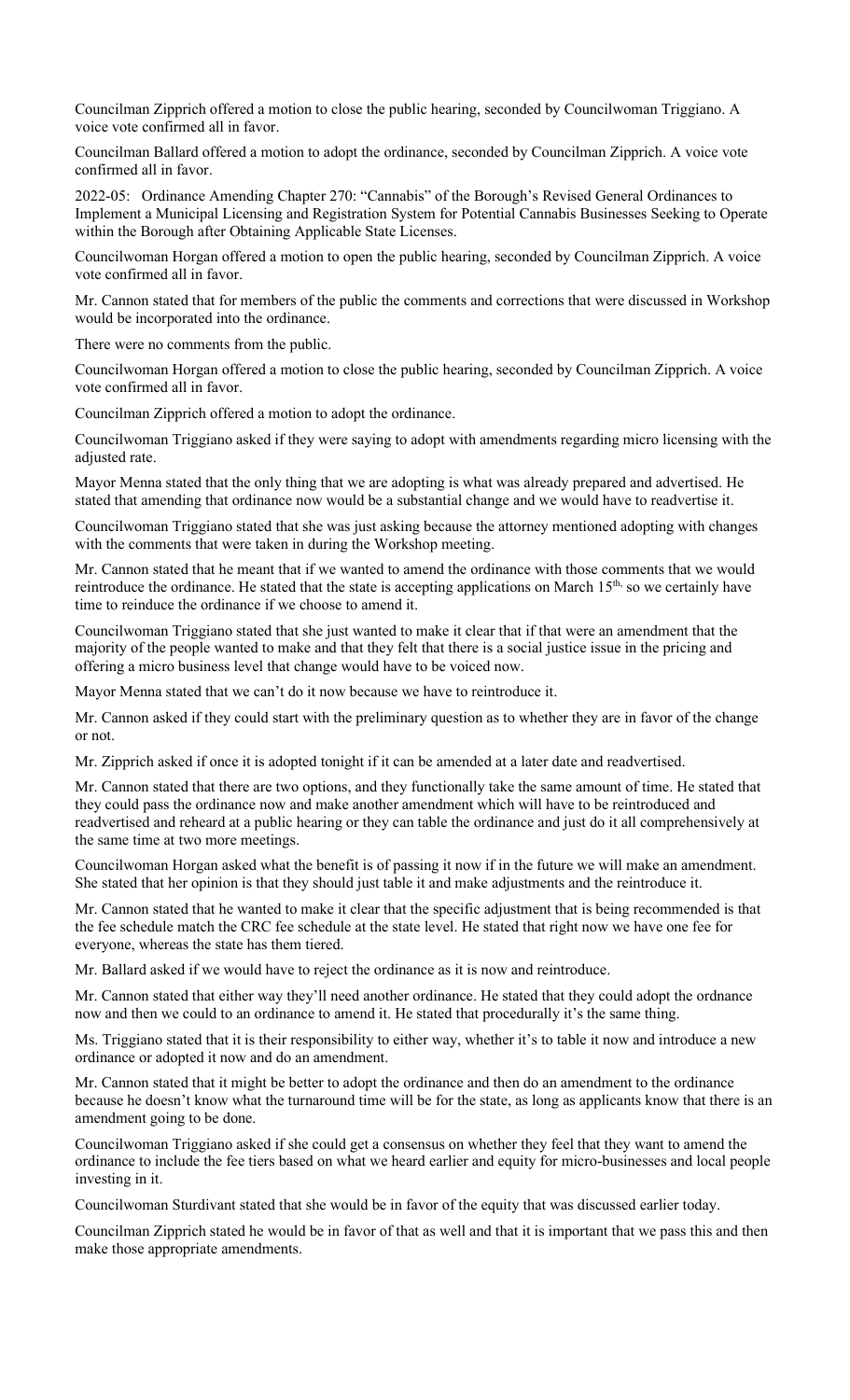Mayor Menna stated that his suggestion is that we should adopt the ordinance and then introduce an amendment which would be regarding the issue of micro businesses.

Councilwoman Mirandi asked if they could get more information on the licenses.

Councilwoman Horgan stated that she feels that a good idea as well, but that could be done when we make the adjustments.

Mayor Menna stated that we all have information on the ordinance that is before you. He stated that the suggestion that was made in the hearing is a critical change, so we should adopt what we have now and then introduce an amendment to the ordinance.

Councilman Zipprich offered a motion to adopt the ordinance, seconded by Councilwoman Triggiano.

ROLL CALL:

AYES: Mirandi, Sturdivant, Triggiano, Ballard, Zipprich, Horgan

NAYS: None

There being six ayes and no nays, the ordinance was adopted.

#### **Resolutions**

By Consent Agenda:

Resolution 22-59: A Resolution for Payment of Bills Amounting to \$4,057,602.69.

Resolution 22-60: A Resolution Authorizing the County of Monmouth Mosquito Control Division to Conduct Aerial Mosquito Control Operations within the Borough of Red Bank.

Resolution 22-61: A Resolution Calling for Monmouth County to Implement Safe Pedestrian Crosswalks at the Intersection of Broad Street and Pinckney Road.

Resolution 22-62: A Resolution Acknowledging that Cannabis Business License Application has Proposed a Type of Cannabis Business that is Permitted within the Borough and Would Not Exceed Any Municipal License Limit.

Resolution 22-63: A Resolution Acknowledging that Cannabis Business License Application has Proposed a Type of Cannabis Business that is Permitted within the Borough and Would Not Exceed Any Municipal License Limit.

Resolution 22-64: A Resolution to Appoint Acting Director of P&R.

Resolution 22-65 A Resolution to Appoint DPW Skilled Worker.

Resolution 22-66 A Resolution to Appoint DPW Worker.

Resolution 22-67: A Resolution to Appoint DPW Worker.

Resolution 22-68: A Resolution to Confirm the Appointment of Water/Wastewater Operator.

Resolution 22-70: A Resolution Authorizing Appointment of Municipal Registrar.

Resolution 22-72: A Resolution Commending Pamela Borghi.

Resolution 22-73: A Resolution Amending the Borough's Professional Services Contract with Suplee, Clooney & Company for Financial Accounting Services for the Period January 1, 2022 through March 31, 2022.

Resolution 22-74: A Resolution Appointing Fallon and Company to Provide Financial Services for the Preparation of the Annual Financial Statement and the Performance of the Annual Audit for the Year 2021 ended December 31, 2021.

Resolution 22-75: A Resolution Acknowledging that Cannabis Business License Applicant has Proposed a Type of Cannabis Business that is Permitted within the Borough and Would Not Exceed any Municipal License Limit.

Councilman Zipprich offered a motion to approve the resolutions by consent, seconded by Councilwoman Triggiano. A voice vote confirmed all in favor.

Tabled Resolutions

Resolution 22-69: A Resolution to Confirm the Appointment of a Part-Time Property Inspector.

Resolution 22-71: A Resolution Authorizing Appointment of Borough Clerk.

Both resolutions were tabled to the next meeting.

#### **Mayor and Council Comments**

Councilman Zipprich wanted to make sure that Glenn Carter is leaving RiverCenter and that we wish him well in his second retirement. He also stated that the RiverCenter invites all teens ages 13-19 to experience professional critiques in their artistic discipline and to attend workshops and exhibitions at the Teen Arts Festival on March 17 & 18, 2022.

Councilwoman Horgan just wanted to remind everyone that the egg hunt is on April 2, 2022 at 11am at Count Basie Fields.